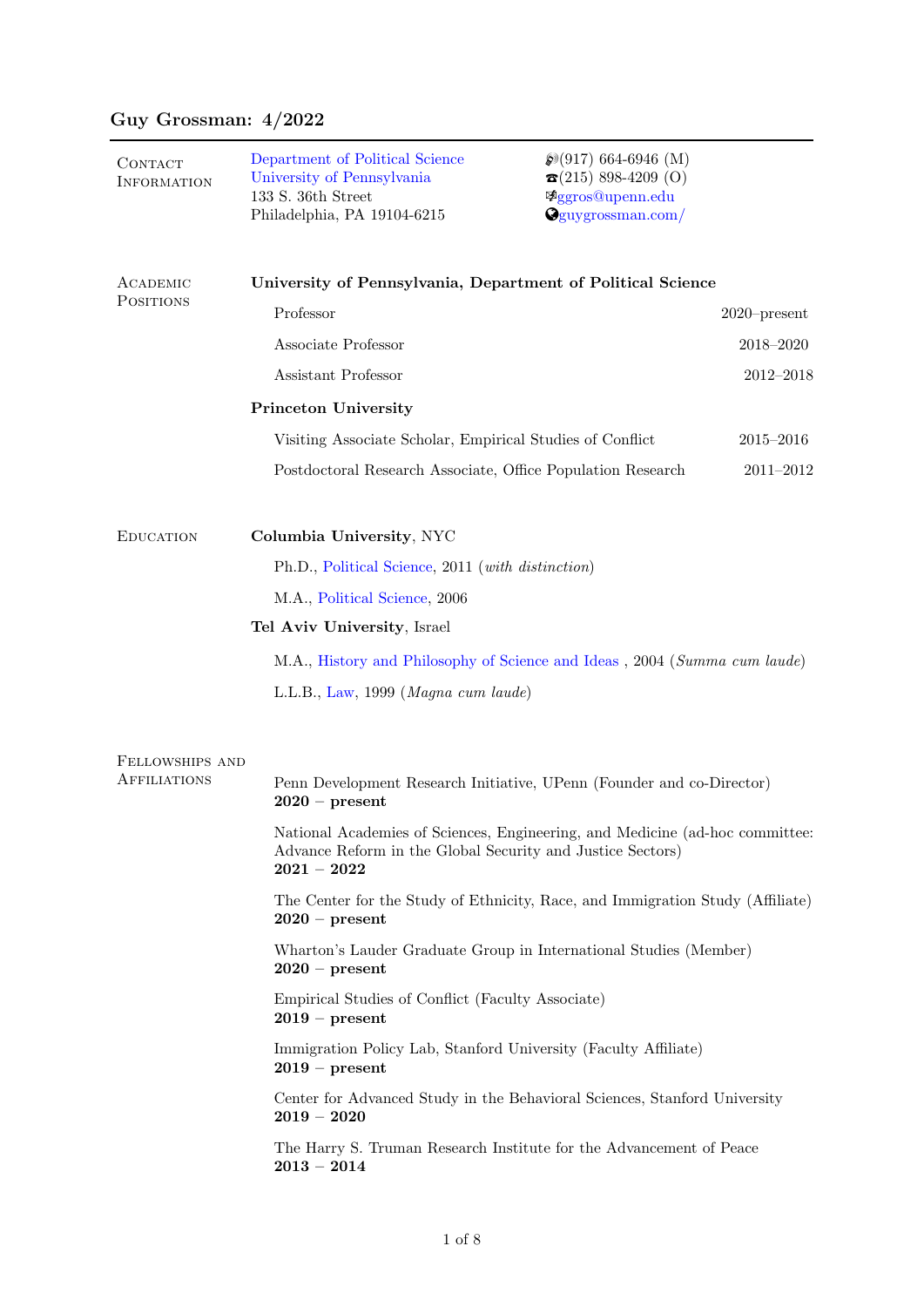- Books [4] 2022. ["Police Training to Promote the Rule of Law and Protect the Popu](https://bit.ly/3K3XeEh)[lation.](https://bit.ly/3K3XeEh)" National Academies of Sciences, Engineering, and Medicine [Committee member and contributing author]. Washington: National Academies Press.
	- [3] 2022. Crime, Insecurity, and Community Policing: Experiments on Building Trust. Graeme B., F. Christia, JM. Weinstein, E. Arias, E. Badran, RA. Blair, E. Chapin, A. Cheema, A. Farooqui, T. Fetzer, G. Grossman, D. Haim, Z. Hameed, R. Hanson, A. Hasanain, B. Kachero, D. Kronick, A. Miller, B. Morse, R. Muggah, F. Nadeem, M. Nanes, T. Slough, N. Ravanilla, JN. Shapiro, B. Silva, PCL. Souza, and A. Wilke. Under advance contract, Cambridge University Press.
	- [2] 2021. ["Policing to Promote the Rule of Law and Protect the Population: An](https://bit.ly/3FXuX0W) [Evidence-based Approach.](https://bit.ly/3FXuX0W)" National Academies of Sciences, Engineering, and Medicine [Committee member and contributing author]. Washington: National Academies Press.
	- [1] 2019. ["Information, Accountability, and Cumulative Learning: Lessons from](https://bit.ly/2FcrhKE) [Metaketa I](https://bit.ly/2FcrhKE)." Dunning, T., G. Grossman, M. Humphreys, S. Hyde, C. McIntosh, and G. Nellis. Cambridge University Press (Cambridge Studies in Comparative Politics series).

## Peer-Reviewed **PUBLICATIONS**

- [36] 2022. Dipoppa G., G. Grossman, and S. Zonszein. "Locked Down, Lashing Out: Situational Triggers and Hateful Behavior Towards Minority Ethnic Immigrants." Journal of Politics (forthcoming)
- [35] 2022. Grossman, G, Y. Margalit & T. Mitts. ["How the Ultra-Rich Use Media](https://bit.ly/3DIZeQA) [Ownership as a Political Investment.](https://bit.ly/3DIZeQA)" Journal of Politics (forthcoming)
- [34] 2022. Ferrali, R., G. Grossman, M. Platas & J. Rodden. ["Who Registers?](https://journals.sagepub.com/doi/full/10.1177/00104140211036048) [Village Networks, Household Dynamics, and Voter Registration in Rural](https://journals.sagepub.com/doi/full/10.1177/00104140211036048) [Uganda.](https://journals.sagepub.com/doi/full/10.1177/00104140211036048)" Comparative Political Studies (in-press).
- [33] 2022. Grossman, G, and T. Slough. ["Government Responsiveness in Developing](https://www.annualreviews.org/doi/abs/10.1146/annurev-polisci-051120-112501) [Countries.](https://www.annualreviews.org/doi/abs/10.1146/annurev-polisci-051120-112501)" Annual Review of Political Science (in-press).
- [32] 2021. Blair, C, G. Grossman & J. Weinstein. ["Forced Displacement and Asylum](https://bit.ly/2ZfRc1z) [Policy in the Developing World.](https://bit.ly/2ZfRc1z)" **International Organization** (in-press)
- [31] 2022. Blair, C, G. Grossman & J.Weinstein. ["Liberal Displacement Policies At](https://bit.ly/3BUGLPb)[tract Forced Migrants in the Global South."](https://bit.ly/3BUGLPb) American Political Science Review 116(1): 351-358.
- [30] 2022. Grossman, G, D. Kronick, M. Levendusky & M. Meredith. ["The Majori](https://bit.ly/2ZnaKB4)[tarian Threat to Liberal Democracy.](https://bit.ly/2ZnaKB4)" Journal of Experimental Political Science 9(1): 36-45.
- [29] 2021. Blair, Graeme et al., ["Community policing does not build citizen trust in](https://www.science.org/doi/abs/10.1126/science.abd3446) [police or reduce crime in the Global South"](https://www.science.org/doi/abs/10.1126/science.abd3446) **Science** 374 (6571): eabd3446.
- [28] 2021. Eubank, N., G. Grossman., M. Platas & J. Rodden, ["Viral Voting: Social](https://www.nowpublishers.com/article/Details/QJPS-19092) [Networks and Political Participation,](https://www.nowpublishers.com/article/Details/QJPS-19092)" Quarterly Journal of Political Science 16(3): 265-284.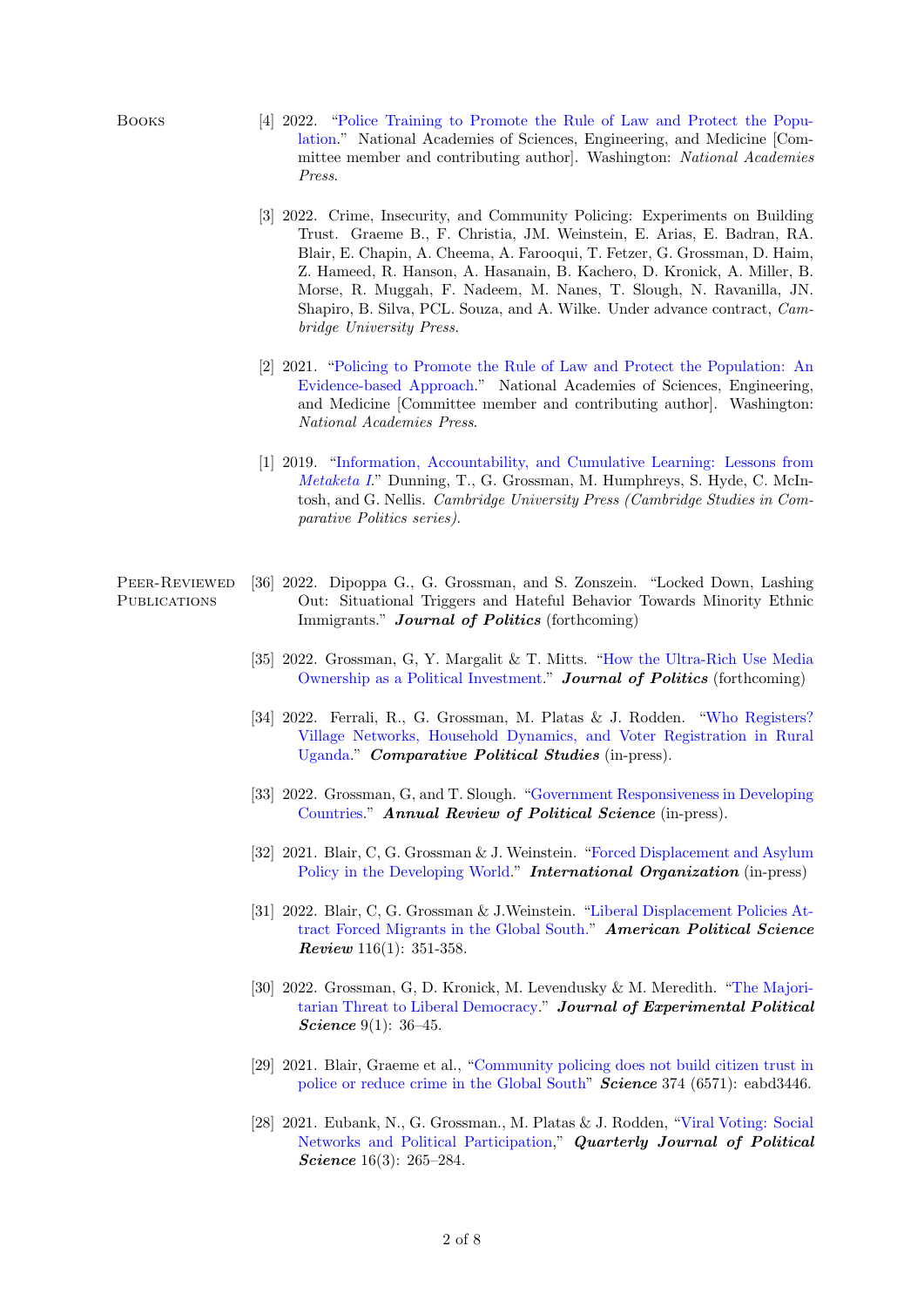- [27] 2021. Albertus, M & G. Grossman. ["The Americas: When Do Voters Support](https://muse.jhu.edu/article/787840) [Power Grabs?"](https://muse.jhu.edu/article/787840) Journal of Democracy 32(2): 116–131.
- [26] 2020. Grossman, G, S. Kim, J, Rexer and H. Thirumurthy. ["Political par](https://www.pnas.org/content/early/2020/09/14/2007835117)[tisanship influences behavioral responses to governors' recommendations for](https://www.pnas.org/content/early/2020/09/14/2007835117) [COVID-19 prevention in the United States,"](https://www.pnas.org/content/early/2020/09/14/2007835117) Proceedings of the National Academy of Sciences, 117(39): 24144-24153.
- [25] 2020. Grossman, G., M. Humphreys & G. Sacramone-Lutz. ["Information Tech](https://www.journals.uchicago.edu/doi/abs/10.1086/708339)[nology and Political Engagement: Mixed Evidence from Uganda,](https://www.journals.uchicago.edu/doi/abs/10.1086/708339)" Journal of Politics, 82(4): 1321–1336.
- [24] 2020. Dipoppa, G. & G. Grossman, ["The Effect of Election Proximity on Gov](https://journals.sagepub.com/doi/full/10.1177/0010414020912290)[ernment Responsiveness and Citizens' Participation: Evidence from English](https://journals.sagepub.com/doi/full/10.1177/0010414020912290) [Local Elections,](https://journals.sagepub.com/doi/full/10.1177/0010414020912290)" Comparative Political Studies, 53(4): 2183–2212.
- [23] 2019. Ferrali, R., G. Grossman, M. Platas & J. Rodden. ["It Takes a Village:](https://onlinelibrary.wiley.com/doi/full/10.1111/ajps.12471?campaign=wolearlyview) [Peer Effects and Externalities in Technology Adoption,](https://onlinelibrary.wiley.com/doi/full/10.1111/ajps.12471?campaign=wolearlyview)" American Journal of Political Science, 64(3):536–553.
- [22] 2019. Dunning, Thad, et al. ["Voter information campaigns and political ac](https://advances.sciencemag.org/content/5/7/eaaw2612)[countability: Cumulative findings from a pre-registered meta-analysis of co](https://advances.sciencemag.org/content/5/7/eaaw2612)[ordinated trials,](https://advances.sciencemag.org/content/5/7/eaaw2612)" Science Advances, 5(7): 1188–1192.
- [21] 2019. Getmansky, A, G. Grossman & A. Wright. ["Border Walls and Crime](https://www.nowpublishers.com/article/Details/QJPS-18094) [Spillovers,](https://www.nowpublishers.com/article/Details/QJPS-18094)" Quarterly Journal of Political Science, 14(3): 329-347.
- [20] 2019. Manekin, D., G. Grossman & T. Mitts. ["Contested Ground: Disentan](https://bit.ly/2HPdZT3)[gling Material and Symbolic Attachment to Territory,"](https://bit.ly/2HPdZT3) Political Science Research & Methods,  $7(4)$ : 679-697.
- [19] 2019. Gottlieb, J., G. Grossman, H. Larreguy, & B. Marx. ["A Signaling Theory](https://bit.ly/2OUL9WP) [of Distributive Policy Choice: Evidence From Senegal,](https://bit.ly/2OUL9WP)" Journal of Politics,  $81(2): 631-647.$
- [18] 2018. Grossman, G., M. Platas & J. Rodden. ["Crowdsourcing Accountability:](https://bit.ly/2NkW1LT) [ICT for Service Delivery,"](https://bit.ly/2NkW1LT) World Development, 112: 74–87.
- [17] 2018 Grossman, G. & K. Michelitch. ["Information Dissemination, Competi](https://bit.ly/2FTkhR6)[tive Pressure, and Politician Performance between Elections."](https://bit.ly/2FTkhR6) American Political Science Review, 112(2): 280–301.
- [16] 2018. Grossman, G., D. Manekin & Y. Margalit. ["How Sanctions Affect Public](https://doi.org/10.1177/0010414018774370) [Opinion in Target Countries: Experimental Evidence From Israel."](https://doi.org/10.1177/0010414018774370) Comparative Political Studies, 51(14): 1823–1857 (lead article).
- [15] 2018. Gottlieb, J., G. Grossman & A.L. Robinson. ["Do Men and Women](https://bit.ly/2Wo3hvc) [Have Different Policy Preferences in Africa? Determinants and Implications](https://bit.ly/2Wo3hvc) [of Gender Gaps in Policy Prioritization."](https://bit.ly/2Wo3hvc) British Journal of Political Science, 48(3): 611-638.
- [14] 2017. Grossman, G., J.H. Pierskalla & E. Boswell Dean. ["Government Frag](https://bit.ly/2shkmKo)[mentation and Public Goods Provision"](https://bit.ly/2shkmKo) **Journal of Politics**, 79(3): 823– 840.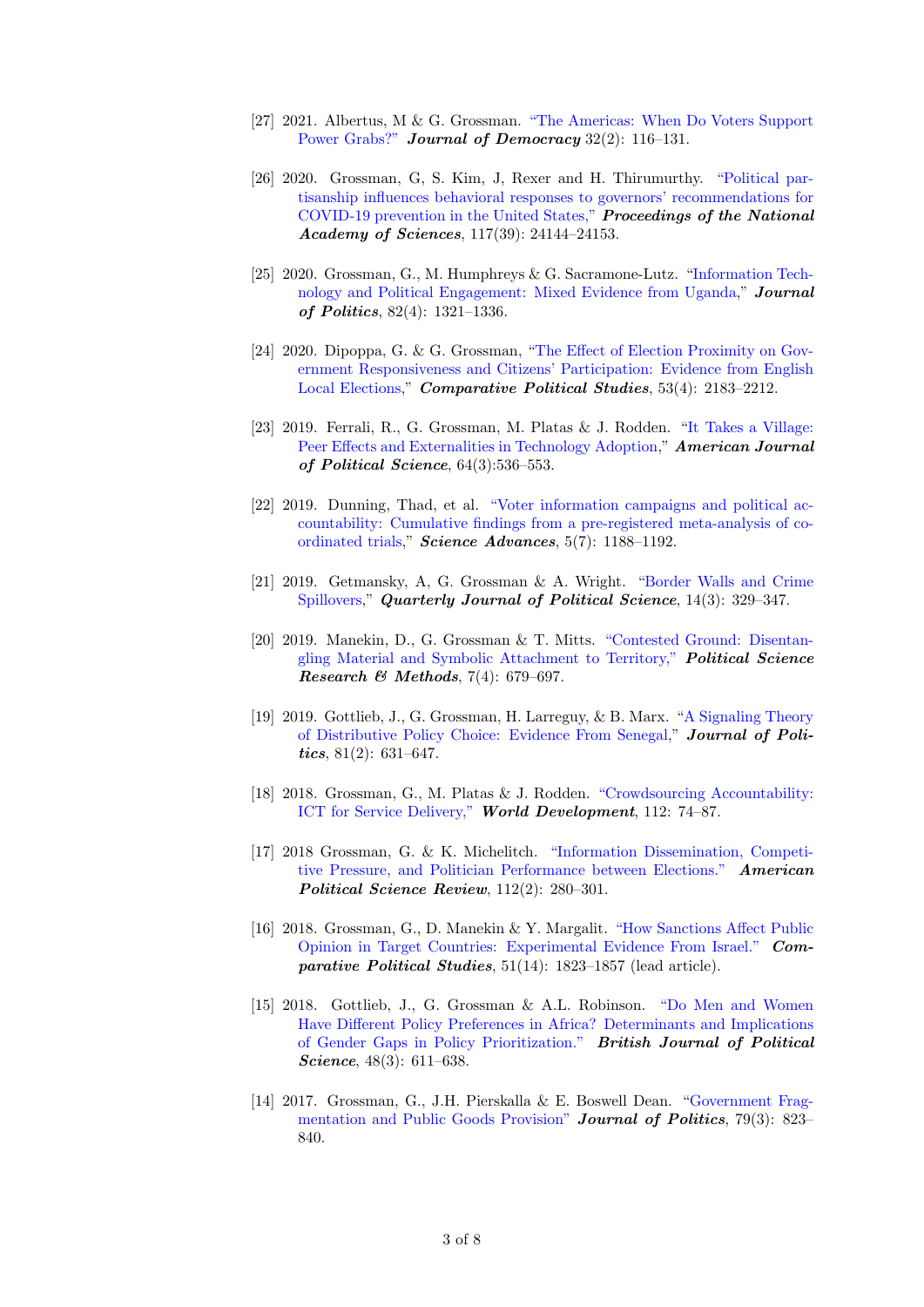- [13] 2017 Grossman, G., K. Michelitch & M. Santamaria. ["Texting Complaints to](https://bit.ly/2o8R3qK) [Politicians: Name Personalization and Politicians' Encouragement in Citizen](https://bit.ly/2o8R3qK) [Mobilization."](https://bit.ly/2o8R3qK) Comparative Political Studies, 50(10): 1325–1357.
- [12] 2016. Croke, K., G. Grossman, H. Larreguy & J. Marshall. ["Deliberate dis](https://bit.ly/2MwSQVg)[engagement: How education decreases political participation in electoral au](https://bit.ly/2MwSQVg)[thoritarian regimes"](https://bit.ly/2MwSQVg) American Political Science Review,  $110(3)$ : 579– 600.
- [11] 2016. Grossman, G., O. Gazal, S. Pimentel & J. Weinstein. ["Descriptive Rep](https://bit.ly/1kP3547)[resentation and Judicial Outcomes in Multi-Ethnic Societies."](https://bit.ly/1kP3547) American Journal of Political Science,  $60(1)$ : 44-69.
- [10] 2015. Grossman, G, D. Manekin & D. Miodownik. ["The Political Legacies Of](https://bit.ly/2IXe7Fq) [Combat: Attitudes Towards War And Peace Among Israeli Ex-Combatants."](https://bit.ly/2IXe7Fq) International Organization, 69(4): 981–1009.
- [9] 2015. Grossman, G. ["Renewalist Christianity and the Political Saliency of](https://bit.ly/2Va3mpE) [LGBTs: Theory and Evidence from Sub-Saharan Africa."](https://bit.ly/2Va3mpE) Journal of Pol*itics*,  $77(2)$ :  $337-351$ .
- [8] 2014. Grossman, G. & W. Hanlon. ["Do better monitoring institutions increase](https://bit.ly/2vBDgMY) [leadership quality in community organizations? Evidence from Uganda."](https://bit.ly/2vBDgMY) American Journal of Political Science, 58(3): 669–686
- [7] 2014. Grossman, G., M. Humphreys & G. Sacramone-Lutz. ["'I wld like u WMP](https://bit.ly/2IX0jdV) [to extend electricity 2 our village:' On Information Technology and Interest](https://bit.ly/2IX0jdV) [Articulation"](https://bit.ly/2IX0jdV) American Political Science Review, 108(3): 688–705.
- [6] 2014. Grossman, G. & J. Lewis. ["Administrative Unit Proliferation."](https://bit.ly/2GYCBvI) American Political Science Review, 108(1): 196–207.
- [5] 2014. Grossman, G. ["Do Selection Rules Affect Leader Responsiveness? Evi](https://bit.ly/2odzSo0)[dence from Uganda."](https://bit.ly/2odzSo0) Quarterly Journal of Political Science, 9(1): 1-44 (lead article).
- [4] 2013. Baldassarri, D. & G. Grossman. ["The Effect of Group Attachment](https://bit.ly/2whorQt) [and Social Position on Prosocial Behavior: Evidence from Lab-in-the-Field](https://bit.ly/2whorQt) [Experiments."](https://bit.ly/2whorQt) PLoS ONE, 8(3): e58750.
- [3] 2012. Grossman, G. & D. Baldassarri. ["The Impact of Elections on Coopera](https://bit.ly/2Y8EuvB)[tion: Evidence from a Lab-in-the-Field Experiment in Uganda."](https://bit.ly/2Y8EuvB) American Journal of Political Science, 56(4): 964-985.
- [2] 2011. Baldassarri, D. & G. Grossman. ["Centralized-sanctioning and legitimate](http://www.pnas.org/content/108/27/11023.short) [authority promote cooperation in humans."](http://www.pnas.org/content/108/27/11023.short) Proceedings of the National Academy of Sciences, 108(27): 11023–11027.
- [1] 2006. Grossman, G. & R. Kaplan. ["Courage to Refuse."](https://www.tandfonline.com/doi/full/10.1080/10402650600692391) Peace Review, 18(2): 189–197.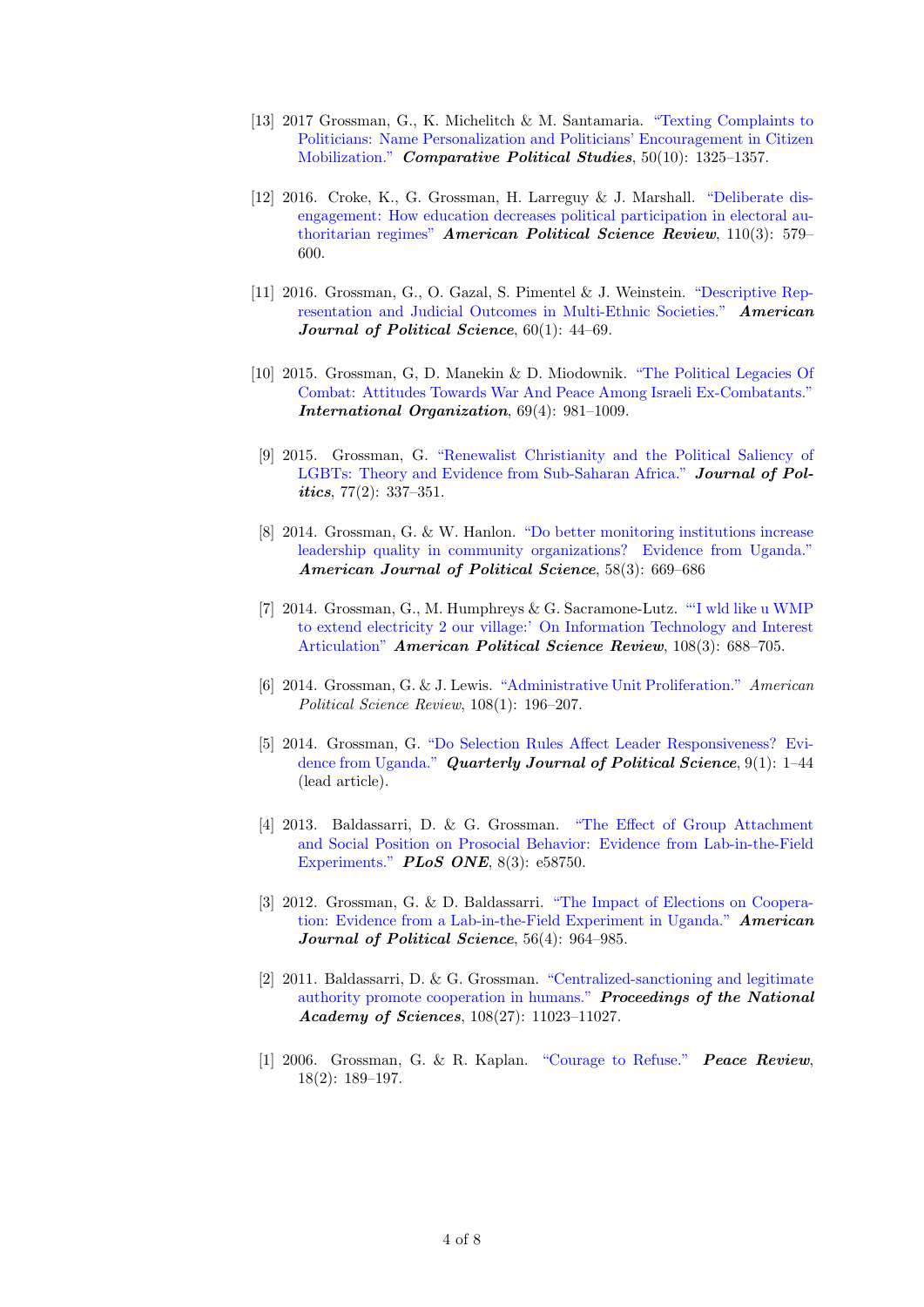- Book Chapters [2] 2019. Grossman, G. "Leadership Selection Rules and Decentralized Governance." in Decentralized Governance and Accountability: Academic Research and the Future of Donor Programming, eds. Erik Wibbles and Jonathan Rodden, chapter 3, pp. 40–60.
	- [1] 2015. Grossman, G. & L. Paler. "Using Field Experiments to Study Political Institutions." in Routledge Handbook of Comparative Political Institutions, eds. Jennifer Gandhi and Ruben Ruiz-Rufino, pp. 84–97.

Newsletter & POLICY BRIEFS

- [5] 2020. Grossman G. & K. Michelitch. ["Regular and sustained information](https://bit.ly/2OFinh1) [on incumbent performance improves electoral accountability",](https://bit.ly/2OFinh1) EGAP Policy Brief #71.
- [4] 2019. Grossman, G., M. Humphreys & V. Mueller. *[Information and electoral](https://www.theigc.org/publication/information-and-electoral-accountability/)* [accountability](https://www.theigc.org/publication/information-and-electoral-accountability/), IGC Growth Brief Series 022. London: International Growth Centre.
- [3] 2018. Grossman, G., M. Platas & J. Rodden. ["Does Information Technology](https://bit.ly/3uKip6U) [Improve Public Service Delivery?"](https://bit.ly/3uKip6U) EGAP Policy Brief #51,
- [2] 2018 Dunning, T., G. Grossman, M. Humphreys, S. Hyde & C. McIntosh, "Reflections on Challenges in Cumulative Learning from the Metaketa Initiative." The Political Economist (Newsletter for APSA's Political Economy Section).
- [1] 2011. Grossman, G. "Lab-in-the-field Experiments," Newsletter of APSA experimental section, 2(2): 13-18.

- UNDER REVIEW [8] Grossman, G., K. Michelitch, and C. Prato. ["The Effect of Sustained Trans](https://osf.io/qwcek/)[parency on Electoral Accountability."](https://osf.io/qwcek/) (R&R at American Journal of Political Science)
	- [7] Blair, R, T. Curtice, D. Dow & G. Grossman. ["Public Trust, Policing, and the](https://escholarship.org/uc/item/2cg6x58q) [COVID-19 Pandemic: Evidence from an Electoral Authoritarian Regime."](https://escholarship.org/uc/item/2cg6x58q) (R&R at Social Science and Medicine)
	- [6] Paler, L, J Springman, G. Grossman & J. Pierskalla. ["Oil Discoveries and](https://osf.io/3j4rx/) [Political Windfalls: Evidence on Presidential Support in Uganda."](https://osf.io/3j4rx/) (R&R at Political Science Research and Methods)
	- [5] Grossman, G., and S. Zonszein. ["Voted In, Standing Out: Public Response to](https://osf.io/xd4wk/) [Immigrants' Political Accession."](https://osf.io/xd4wk/) (IPL Working Paper Series)
	- [4] Zhou, Y-Y & G. Grossman. ["When Refugee Exposure Increases Incumbent](https://osf.io/94tpy/) [Support through Development: Evidence from Uganda."](https://osf.io/94tpy/)
	- [3] Blair, R., A. Wilke, and G. Grossman . 2021. ["Can Community Policing](https://osf.io/wkrcm/) [Improve Police-Community Relations in an Authoritarian Regime? Evidence](https://osf.io/wkrcm/) [from Uganda."](https://osf.io/wkrcm/)
	- [2] Ge, S., G. Grossman, K. Kosec, A. Lal, and B. Laughlin. 2021. ["The Electoral](https://osf.io/y94d5/) [Consequences of Cellphone Coverage Expansion."](https://osf.io/y94d5/)
	- [1] Garcia-Hernandez, A., Grossman, G. & K. Michelitch. ["Gender Gap in Politi](https://guygrossman.com/assest/pdf/workingpaper_gender_gap.pdf)[cian Performance and its Determinants."](https://guygrossman.com/assest/pdf/workingpaper_gender_gap.pdf)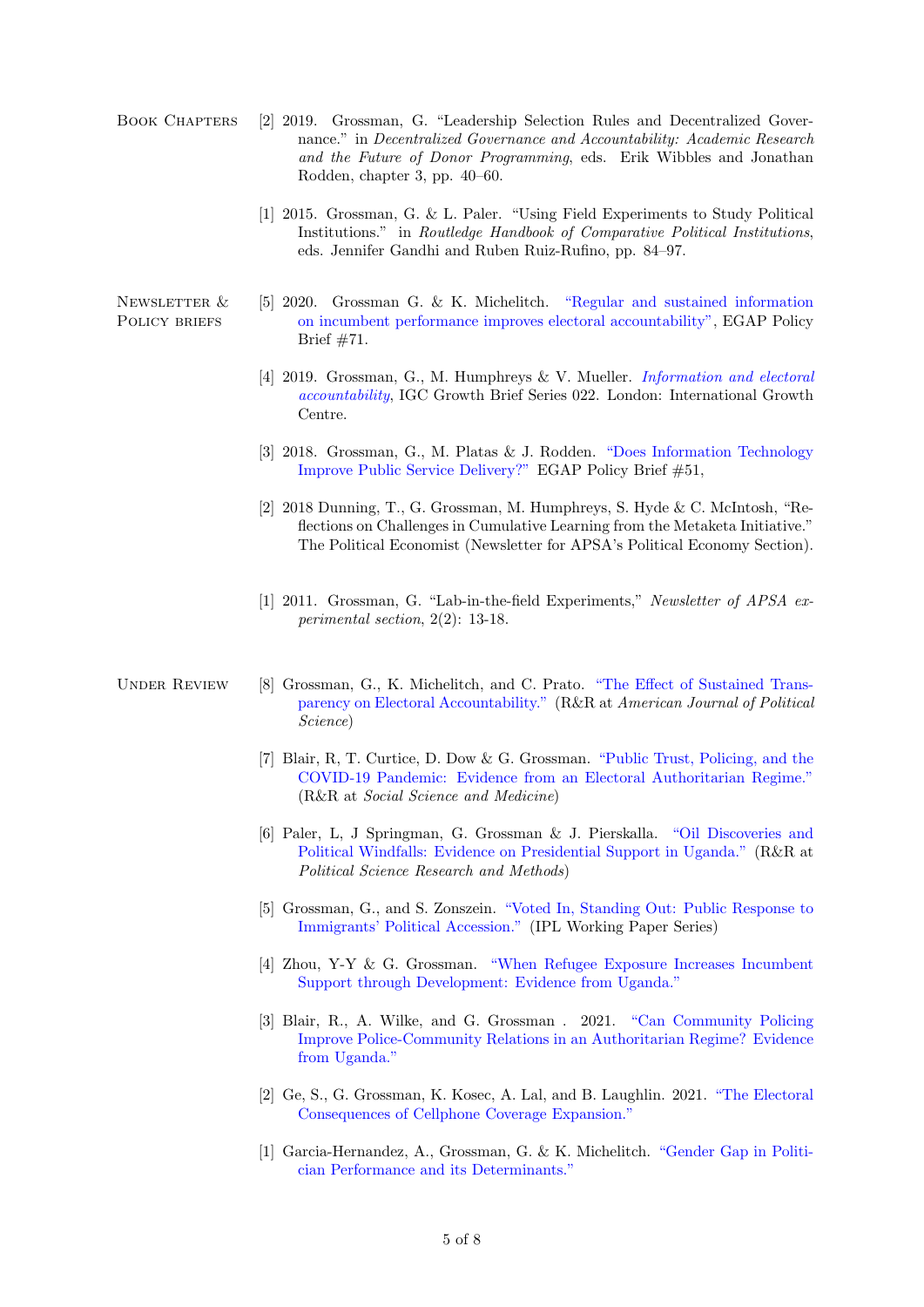- 1. 2021. "Information Technology and Political Engagement: Mixed Evidence from Uganda," has won APSA's Information Technology & Politics section award given to the best article published in the previous calendar year.
- 2. 2020. "It Takes a Village: Peer Effects and Externalities in Technology Adoption," is the recipient of APSA's Political Networks Section's Best Conference Paper Award.
- 3. 2019. "Information, Accountability, and Cumulative Learning," has won the Best Book Award in Experimental Research by the Experimental Research Section of APSA [\(link\)](https://connect.apsanet.org/s42/best-book-published-in-2019-2/).
- 4. 2019. Comparative Political Studies extraordinary reviewer award.
- 5. 2018. "Information Dissemination, Competitive Pressure, and Politician Performance Between Elections" has won APSA's Experimental Political Science Research Best Paper Award [\(link\)](https://connect.apsanet.org/s42/awards/).
- 6. 2016. "The Political Legacies Of Combat: Attitudes Towards War And Peace Among Israeli Ex-Combatants," has won NEPS's Medal for Best Publication in Peace Science [\(link\)](http://www.europeanpeacescientists.org/medal.html).
- 7. 2016. "Do Selection Rules Affect Leader Responsiveness?" has won the Lawrence Longley Award for the best article on Representation and Electoral Systems published in 2015 [\(link\)](http://www.apsanet.org/section-8-Lawrence-Longley-Award).
- 8. 2014. "Does Information Technology Flatten Interest Articulation?" has won APSA's Information Technology and Politics Best Paper Award [\(link\)](http://www.apsanet.org/section-18-best-conference-paper-award).
- 9. 2014. "Administrative Unit Proliferation," has won The Kellogg/Notre Dame Award for the best paper in Comparative Politics, Midwest Political Science Association [\(link\)](http://www.mpsanet.org/Professional-Development/Awards-Call-for-Nominations/Award-Recipients-2014).
- 10. 2013. "The Impact of Elections on Cooperation," has won Honorable Mention, The Best Political Sociology Article published in 2012, by the American Sociology Association.
- 11. 2012. "Do Selection Rules Affect Leader Responsiveness?" has won Honorable Mention, The Sage Paper Award for best paper in Comparative Politics presented at APSA annual meeting [\(link\)](http://www.apsanet.org/section-20-sage-best-paper-award).
- 12. 2012. "The Impact of Elections on Cooperation," has won Honorable Mention best paper award for faculty; the Rationality and Society section of the American Sociological Association.

**GRANTS** (Past 5 years)

#### 2021

- FID: "Planning for Productive Migration" (\$1,026,564)
- J-PAL's Jobs and Opportunity Initiative: "Pilot: Planning for Productive Migration" (\$69,110)
- USAID's DIV: "Pilot: Planning for Productive Migration" (\$200,000)
- Penn SAS: "Diverse Global Communities and Local Resource Allocation" (\$50,000)
- Browne Center for International Politics: "Can civic education increase youth participation in electoral authoritarian contexts?" (\$5,000)
- Innovation for Poverty Action: 'Human Trafficking Research Support" (\$125,000)

#### 2020

• World Bank: "Preventing social conflict and promoting social cohesion in forced displacement contexts" (\$25,000)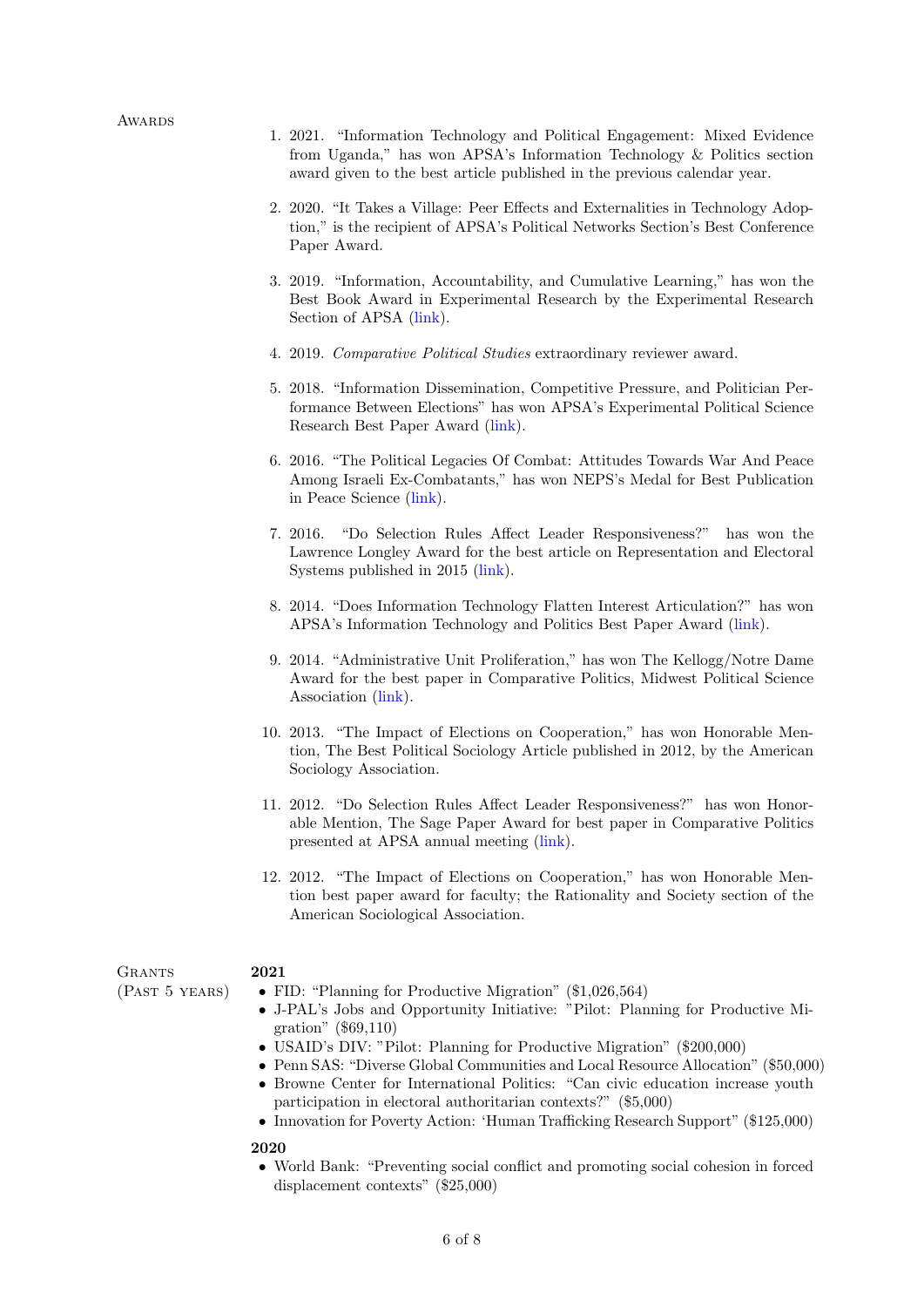- J-PAL (CVI program): "The effect of COVID19 on migration and livelihood: the case of Uganda" (\$39,909)
- Open Philanthropy Project: "Planning for Productive Migration" (\$1,000,000)
- UNHCR- World Bank Joint Data Center: "Developing World Refugee and Asylum Policy (DWRAP) Online Data Platform" (\$461,942)

#### 2019

- Chicago CISSR: "Why Citizens Support Elected Leaders that Erode Democracy" (\$24000)
- UPenn SAS (Faculty Working Group): "The Penn Development Research Initiative" (\$5000)
- International Organization for Migration: "Child Trafficking in Jamaica" (\$162000)
- Browne Center for International Politics: "Voting Aggregation and Fraud in Low-Income Countries" (\$4800)

#### 2018

- UPenn SAS: Dean's Global Inquiries grant (\$75,000)
- UPenn' Browne Center for International Politics: "The Civic Counterculture? Attitudes Toward Democracy in the United States" (\$5000)

#### 2017

- IPA's Peace and Recovery Program: ""Community Policing in Uganda" (\$114,687)
- Economic Development & Institutions (EDI) consortium: "Community Policing in Uganda (endline activities)" (\$292,000)
- Evidence in Governance and Politics / DFID: "Community Policing in Uganda (baseline)" (\$190,863)
- UPenn, School of Arts & Sciences Seed Grant: "Exploratory Cross-Border Migration Study" (\$10,000)
- UPenn, Fels Institute Student Research Grant: "Developing World Refugee and Asylum Policy Dataset" (\$9,957)
- UPenn, The Browne Center for International Politics: "Community Policing in Uganda", seed grant (\$4,960)

#### Invited Talks 2022

(Past 5 years)

• American University; Harvard University; University of Michigan; ITAM; Texas A&M; Houston University (expected).

#### 2021

• Stanford IPL; Penn PDRI; EDI (Oxford University); Hebrew University; Tel Aviv University (Public Policy school).

### 2020

• University of Washington; Stanford Graduate School of Business; Northwestern University; Chicago Harris Public Policy School; UCLA.

#### 2019

• ETH-University of Zurich (Switzerland); World Bank-UNHCR Joint Data Center (Denmark); Stanford University; Duke University, Sanford School of Public Policy, Stanford Economics; Annual Africa Board of Experts (McLean, VA); FHI360; Center for Global Development (CGD); London School of Economics (UK); King's Collage (UK); Rutgers University.

#### 2018

• Latin-American Workshop on Experimental and Behavioural Social Sciences (keynote, Chile); University of Virginia; Emory University; World Bank, Governance Global Practice Seminar; Essex University (UK); University College London School of Public Policy (UK); Oxford University, Blavatnik School of Government (UK); Oxford University, The Centre for Experimental Social Science (UK); Center for Global Development; Yale University.